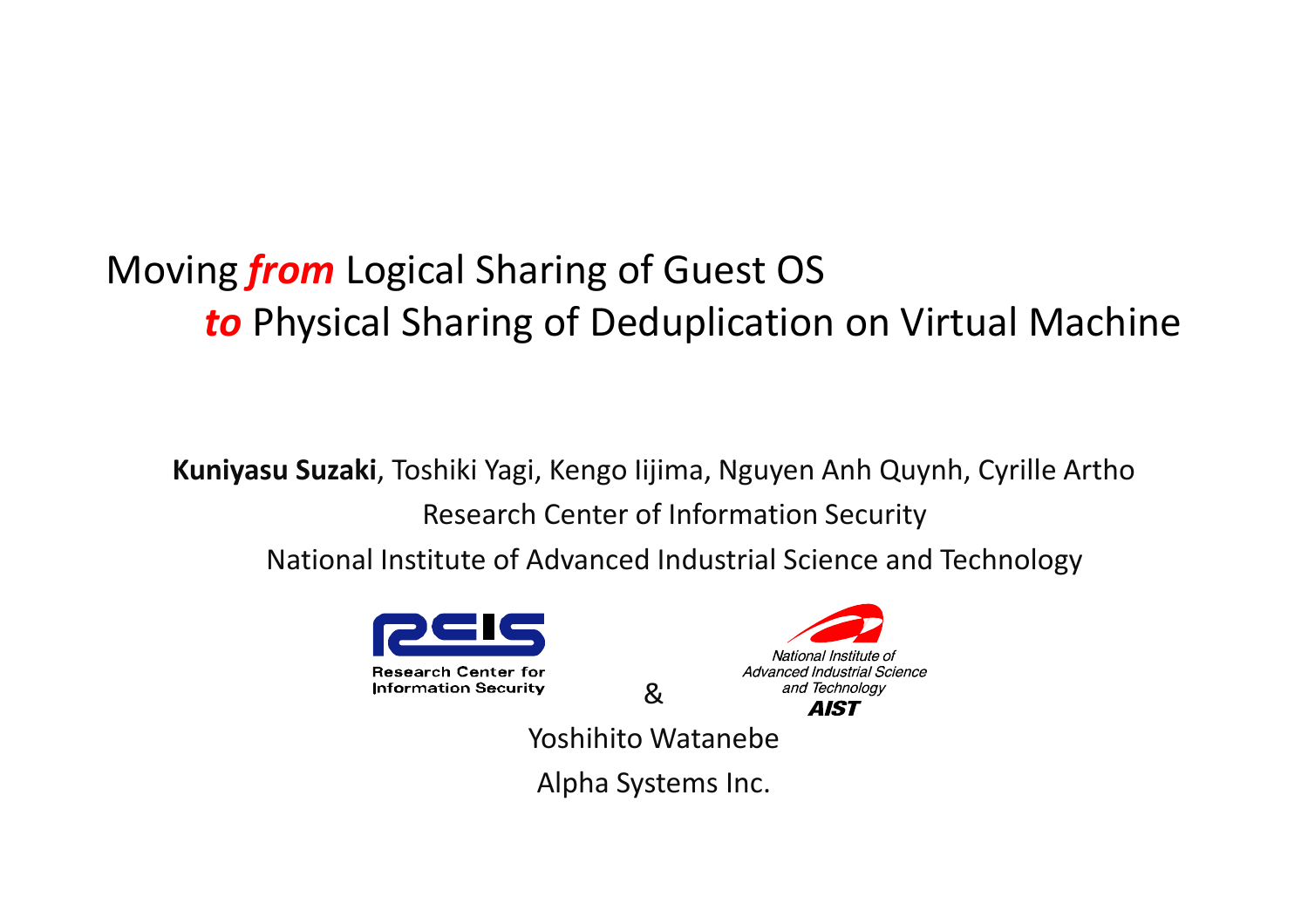### Contents

- Vulnerability of logical sharing (Dynamic-Link Shared Library and Symbolic Link)
- Propose replacement of logical sharing by physical sharing
	- **Links of the Common**  $-$  Physical sharing
		- Deduplication on Memory and Storage
	- **Links of the Common**  $-$  Self-contained binary
		- It is NOT static-Link binary.
- Experimental results
- Conclusions with discussing topics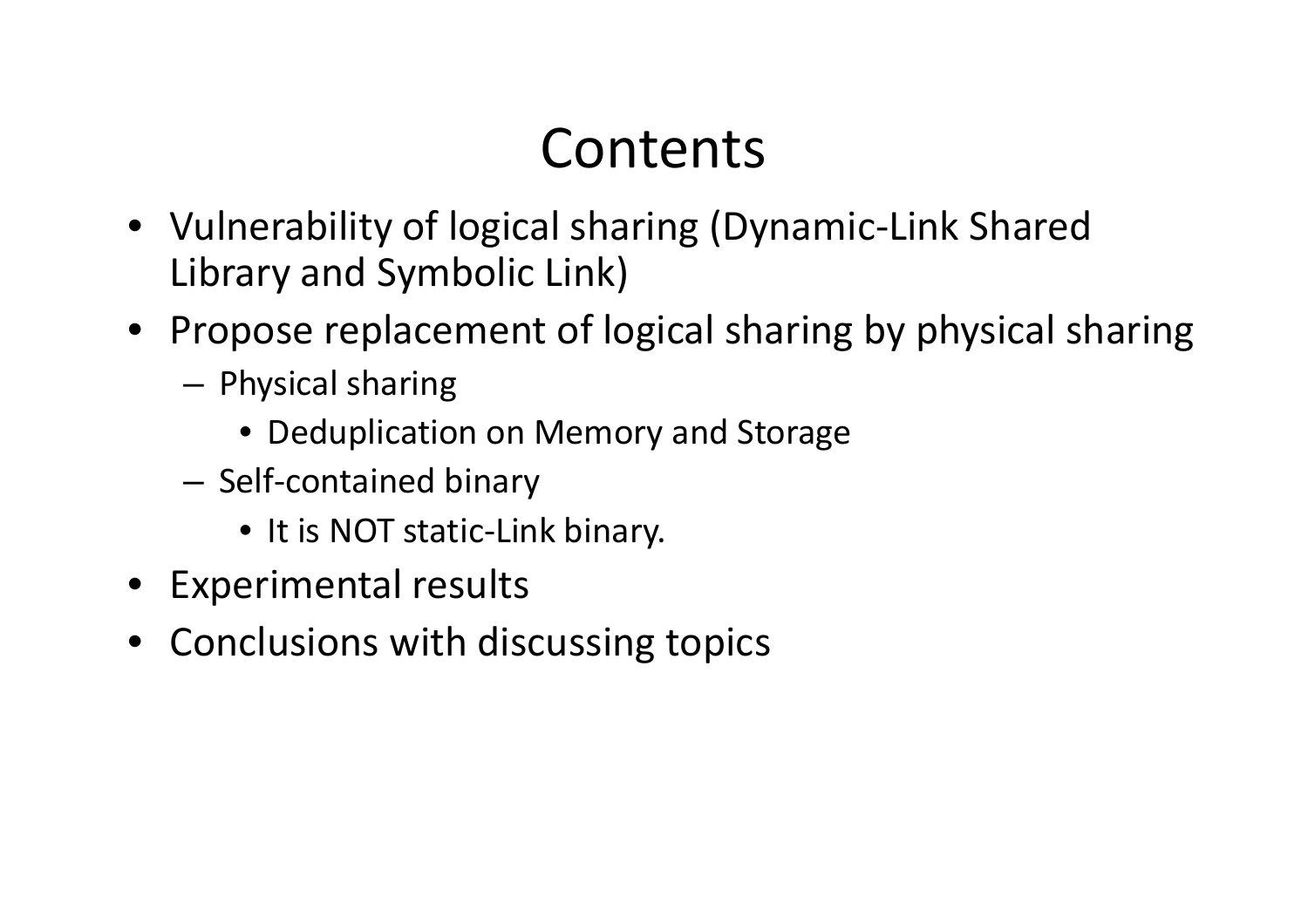# Logical Sharing

- Logical sharing is OS technique to reduce consumption of memory and storage.
	- **Links of the Common** — "Dynamic-Link Shared Library" for memory and storage
	- **Links of the Common**  $-$  "Symbolic Link" for storage
- Unfortunately, they include vulnerability caused by dynamic management.
	- – $-$  Search Path Replacement Attack
	- and the state of the — GOT (Global Offset Table) overwrite attack
	- – $-$  Dependency Hell
	- Etc.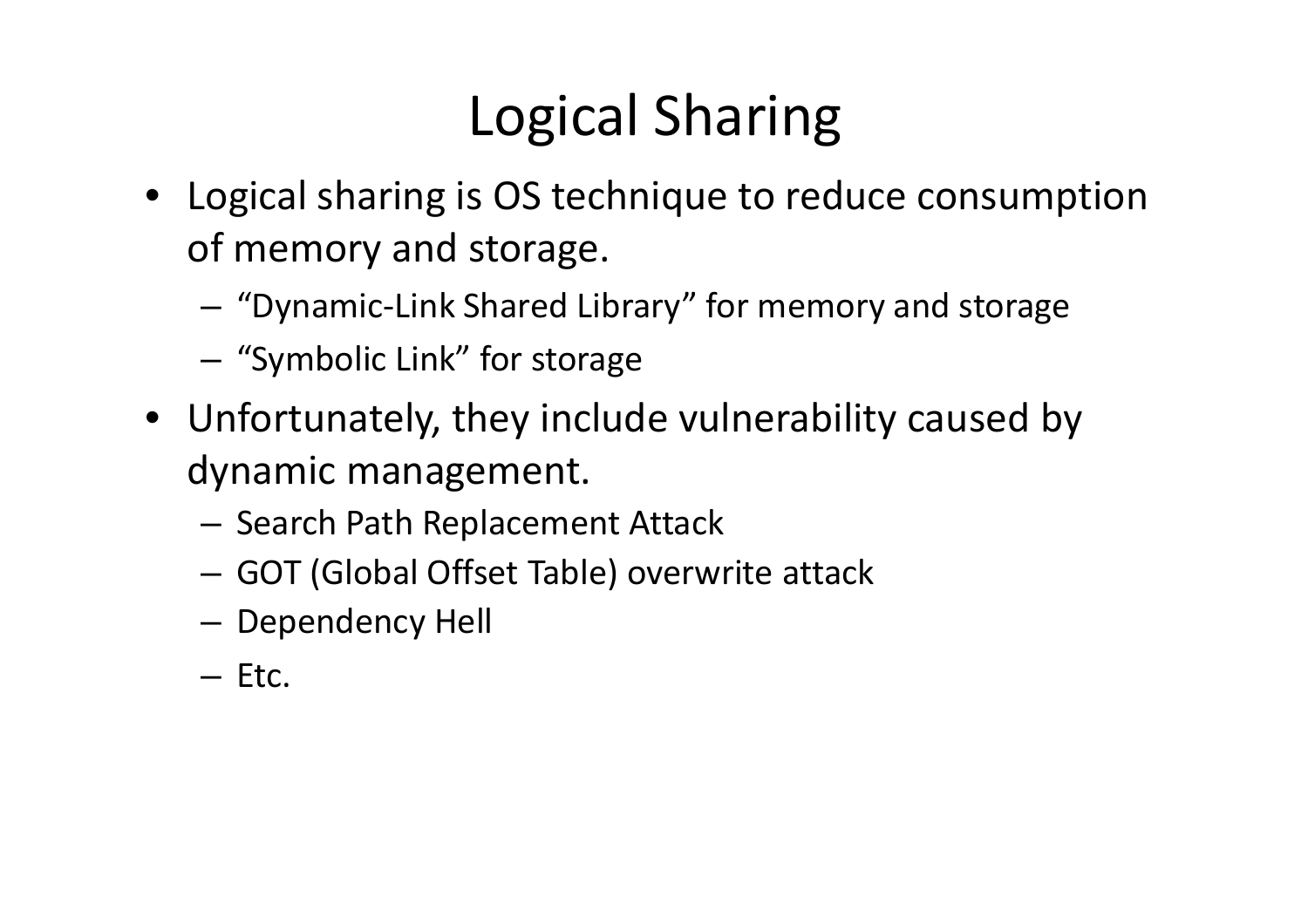# Search Path Replacement Attack

- Dynamic-link searches a shared library at run time using a search path.
	- – $-$  Search path is defined by environment variables.
		- Example: "LD\_LIBRARY\_PATH"
	- and the state of the  $-$  It allows us to change shared libraries in any directories.
- Unfortunately, the search path is easily replaced by an attacker and leads to malicious shared libraries.
	- – $-$  Caller program has no methods to certify libraries.
- Static-link solves this problem but it wastes memory and storage.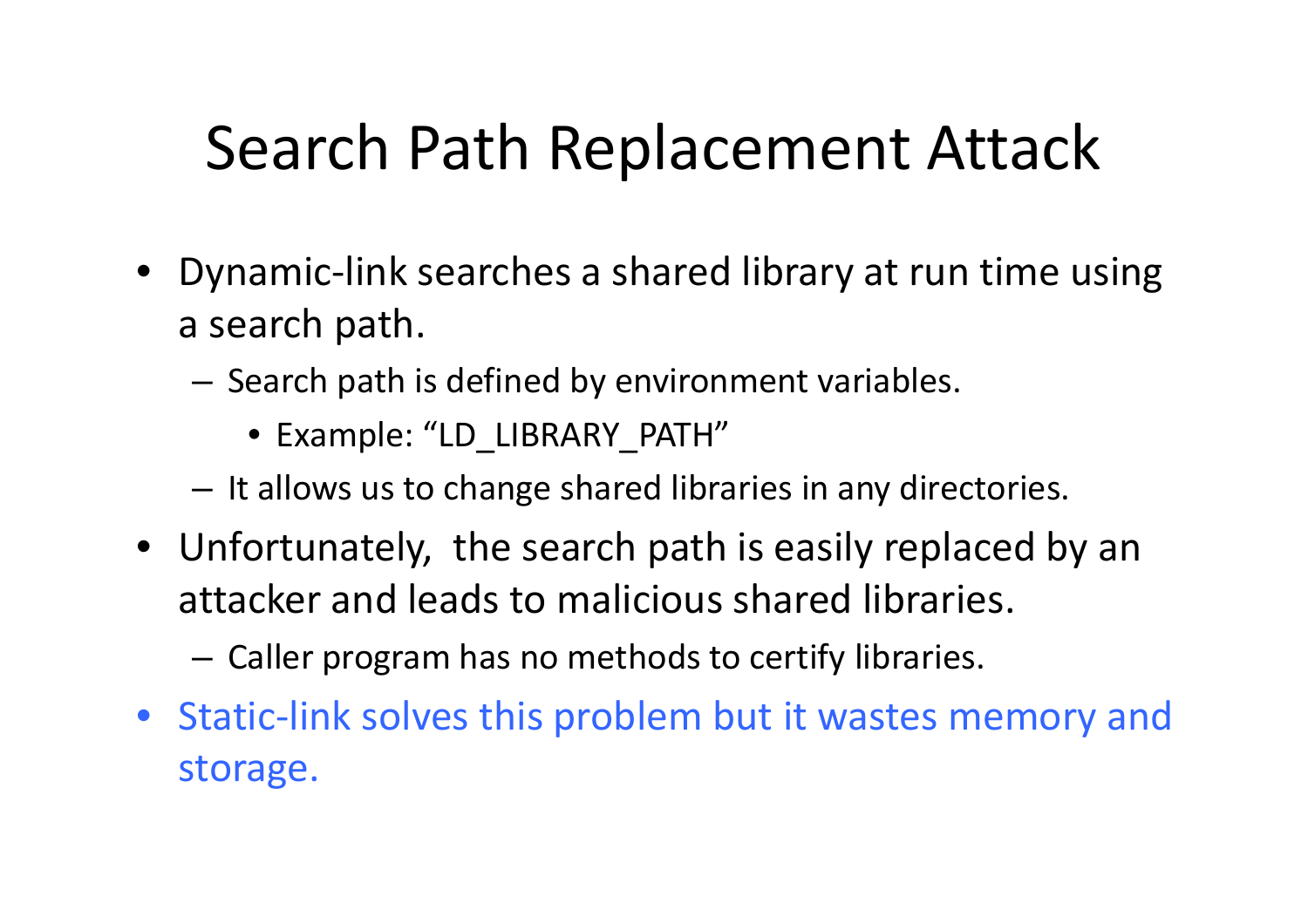#### GOT Overwrite Attack

- ELF format has GOT (Global Offset Table) to locate position-independent function address of shared library. The value of GOT is assigned at run time.
	- and the state of the GOT is created on Data Segment and vulnerable for overwrite attack.
- Static link solves this problem but it wastes memory and **Program Library** storage.

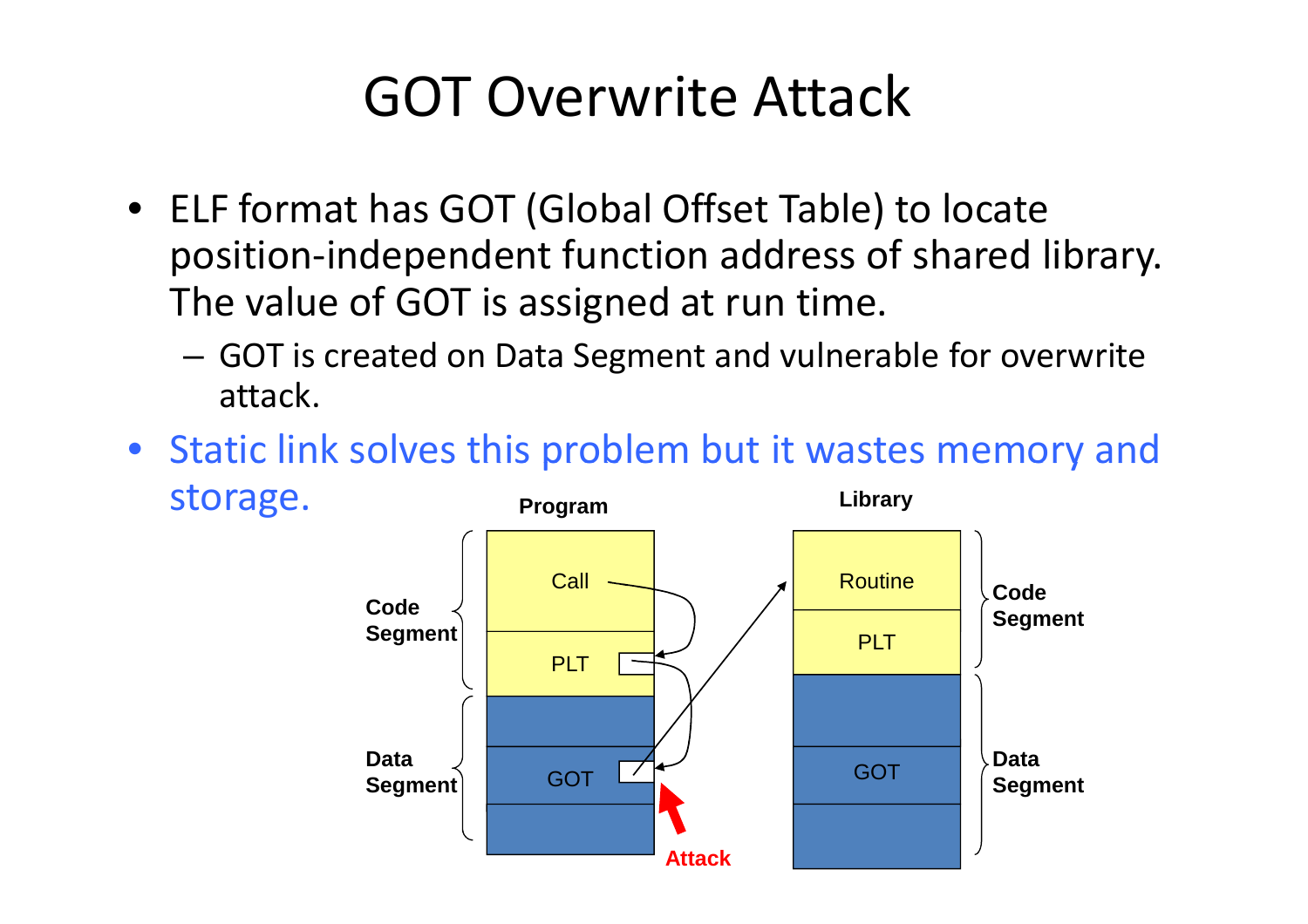# Dependency Hell (DLL Hell in Windows)

- $\bullet$  Dependency Hell is a management problem of shared libraries.
	- **Links of the Common**  $-$  Package manager maintains versions of libraries. However, the version mismatch may occur, when a user updates a library without package manager.
	- **Links of the Common**  $-$  Caller program has no methods to certify libraries.
- Dependency Hell is escalated by symbolic-link, because most shared libraries use symbolic-link to manage minor updates.
	- –/lib/libc.so.6 -> libc-2.10.1.so
	- # ln –s libc-2.11.1.so libc.so.6
- Static link solves this problem but it wastes memory and storage.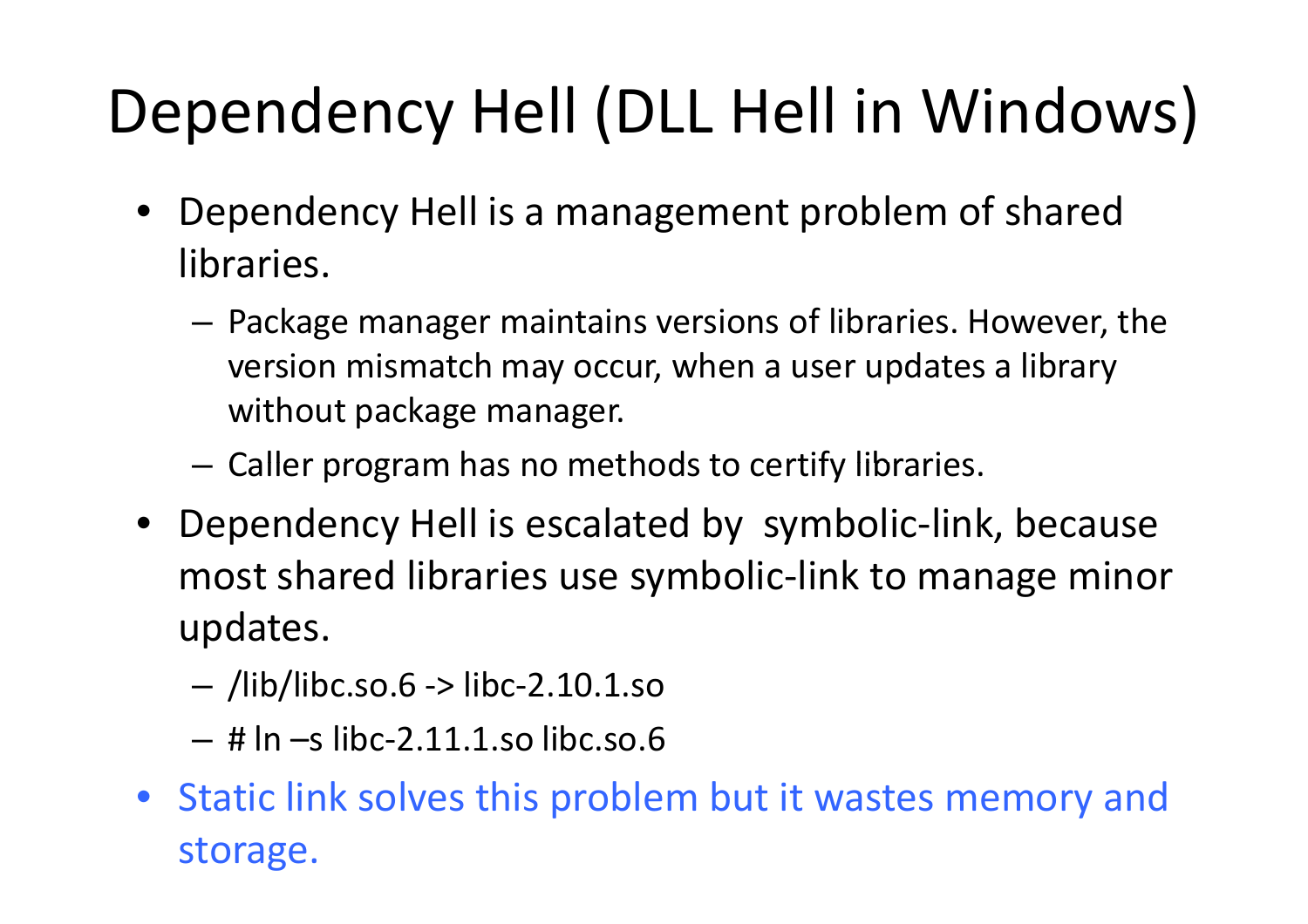# Solution, and further problems

- The problems are solved by static-link, but it increase consumption of memory and storage.
	- $-$  Fortunately, the increased consumption is mitigated by new technique, **deduplication**.
	- $-$  SLINY[USENIX'05] developed deduplication in Linux kernel.
	- – $-$  It looks the problems are solved  $...$
- Two trends
	- Current applications assume dynamic-link and are not re-compiled as static-link easily .
	- $-$  Current virtualization offers us deduplication.
		- SLINKY uses special Linux kernel. It is not applied on any OSes.
		- Using virtualization, guest OS only has to consider the solution without regard to physical consumption.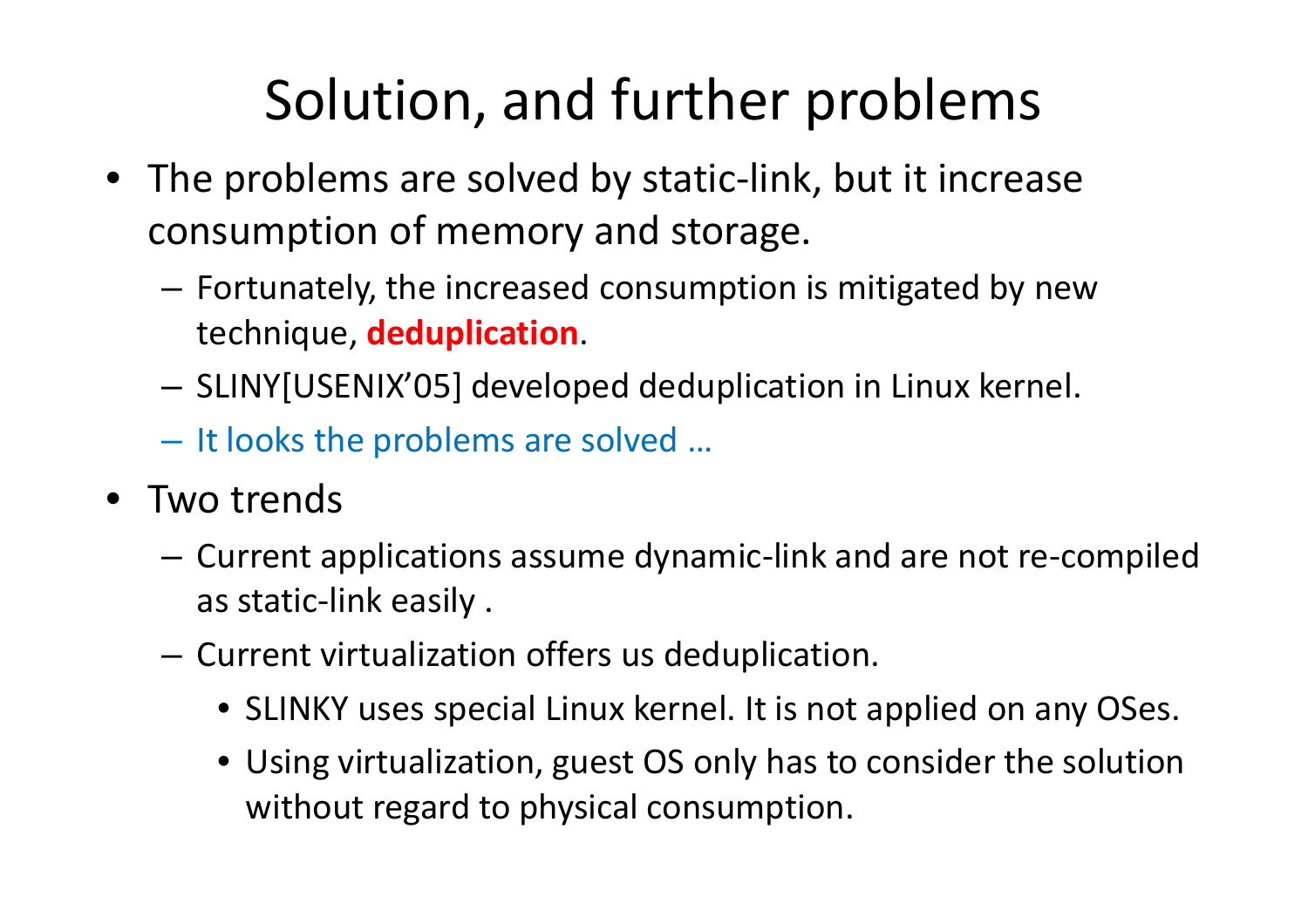#### Static-Link is not easy

- Current applications deeply depend on dynamic-link shared libraries for flexibility and for avoiding license contamination problems.
- We tried to re-compile /bin, /sbin, /usr/bin, and /usr/sbin dynamic-linked binaries (1,162) with static-link on Gentoo.

185 (15.9%) binaries are re-compiled with static-link.

- • Binary packages make it difficult to re-compile, because they are not easy to get all source code.
	- – $-$  Commercial applications make problem more difficult.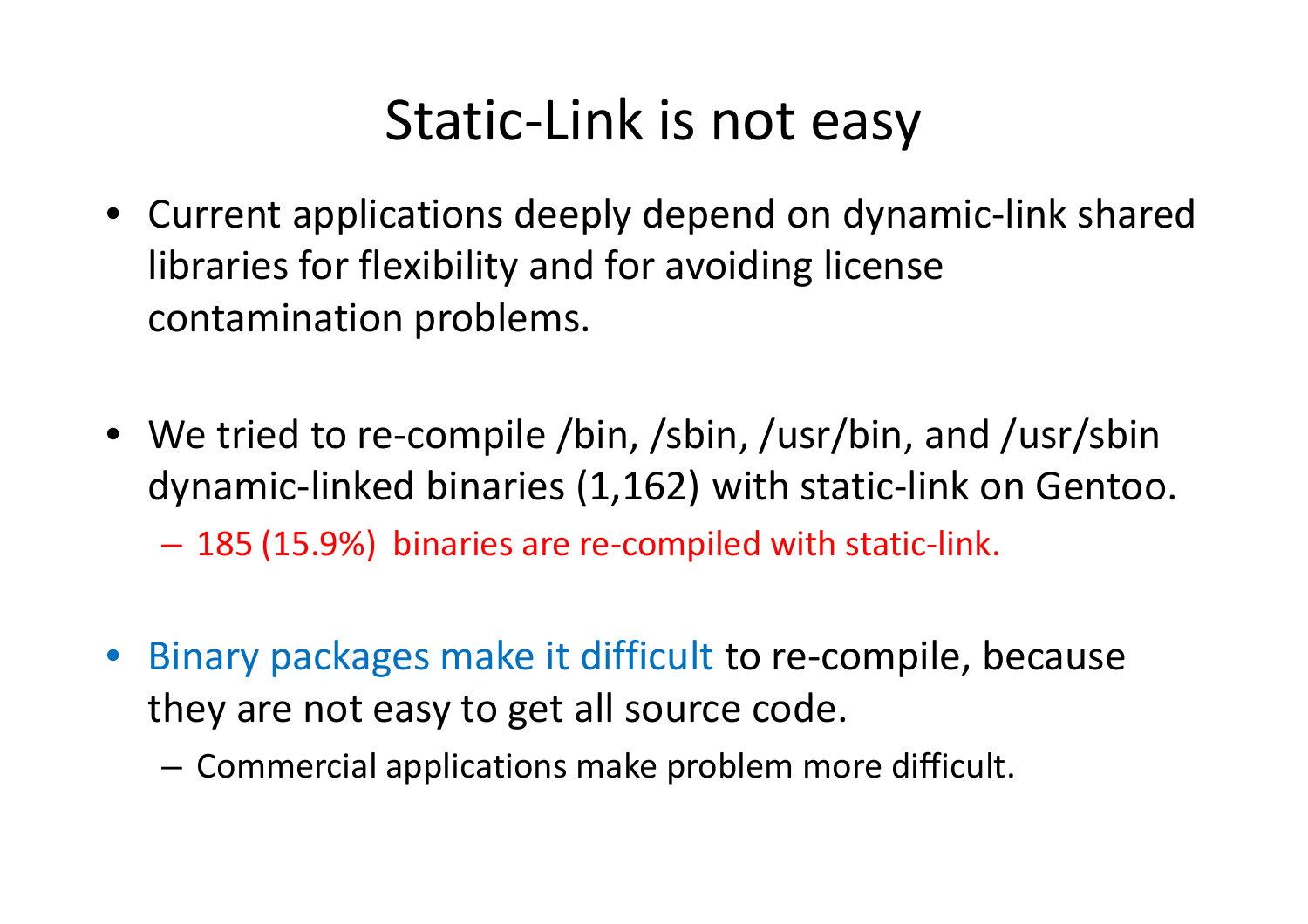### Self-Contained Binaries

- Self-contained binary translator
	- It is developed to bring a binary to another machine.
	- **It integrates shared libraries into an ELF binary file.**
	- Advantage
		- Prevent Search Path Replacement Attack and Dependency Hell, because it integrates all libraries.
		- Mitigate GOT Overwrite Attack, because the addresses are prefixed for each execution.
	- – Disadvantage
		- **Consume more memory and storage than static-link**
- Tools
	- –— Statifier, Autopacage, Ermine for Linux
	- VMWare "ThinApps(was Thinstall)" for Windows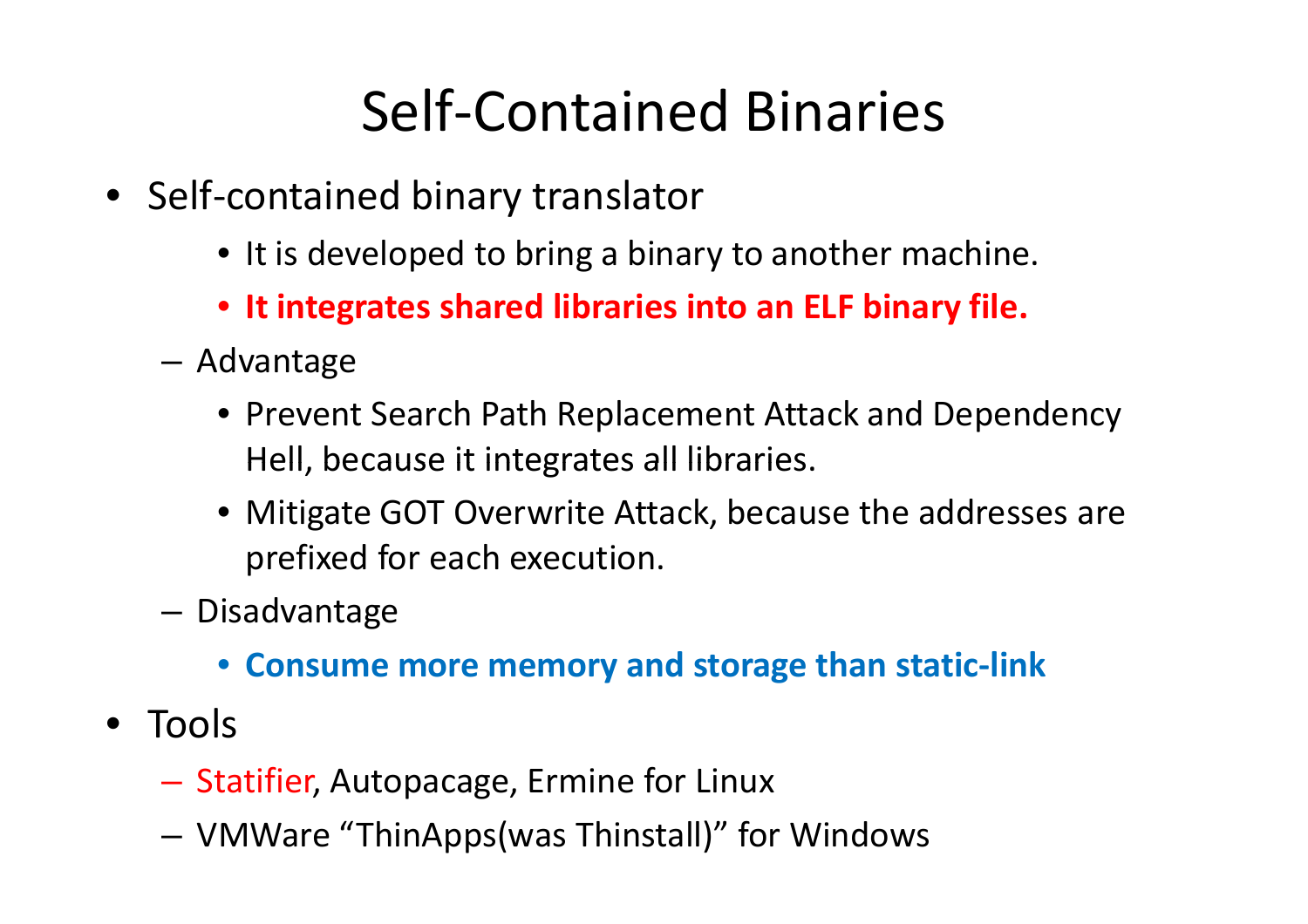# Statifier (1/2)

- Statifier includes shared library into an ELF binary.
- On Normal binary
	- (1)  $dl\_start()$  of  $ld-linux$ . so
		- Reallocate dynamic link libraries and map them
	- $\odot$  dl start user() of 1d-linux.so
		- Call initialization functions in libraries
- Statifier creates self-contained binary
	- – $-$  Take snapshot before  $\_$ d $1\_$ s $\tanct\_user$  () and analyze relocation information of functions of libraries from  $/$ proc $/$ PID $/$ maps.
	- The libraries and relocation information are embedded into the binary.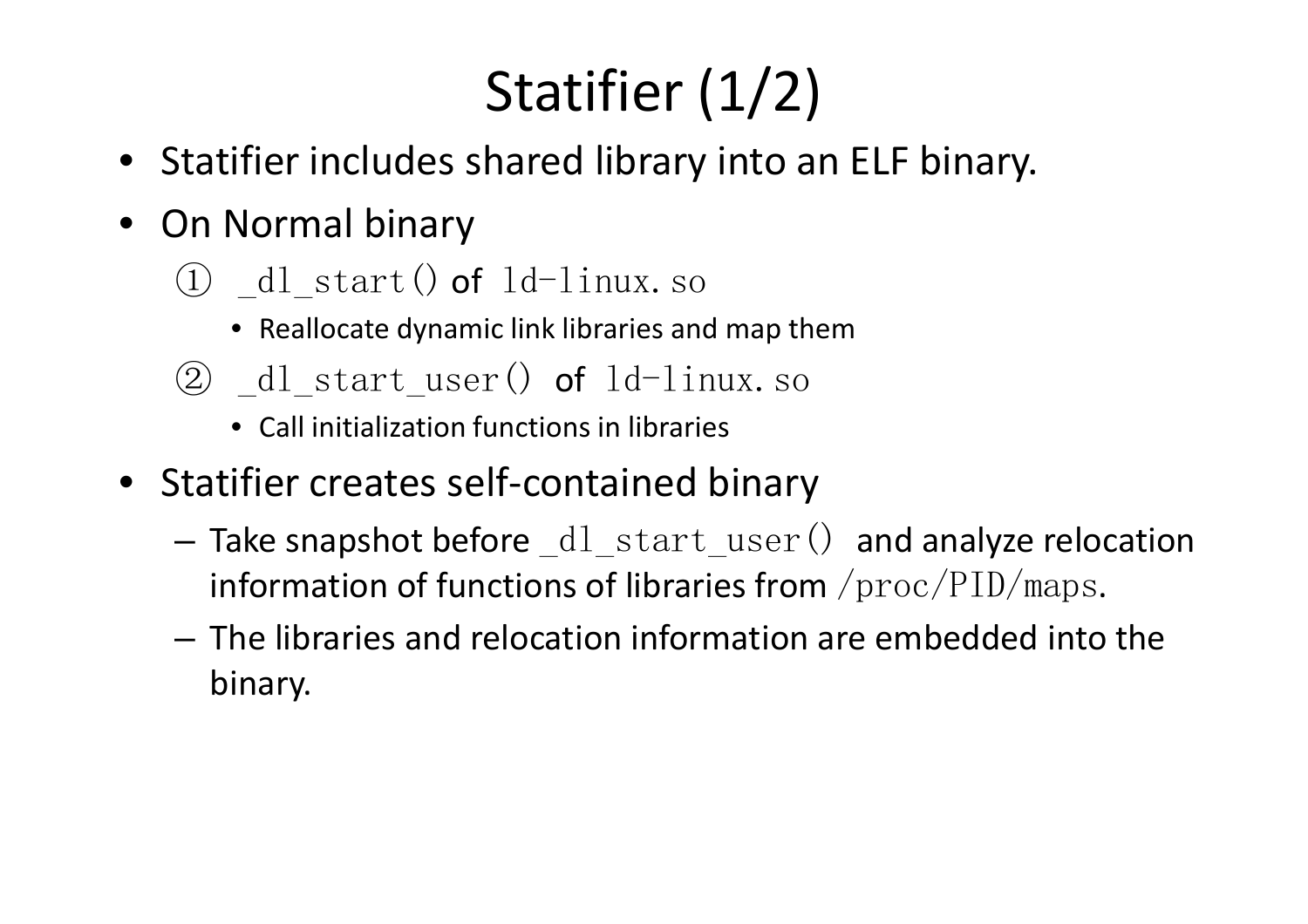# Statifier (2/2)

- Self-Contained Binary
	- – $-$  Relocation information and shared libraries are loaded by the starter **of statifier.** 
		- $\bullet$  Includes special libraries:  $\lim_{x\to a}$  ate. so,  $\lim_{x\to a}$  ld- $\lim_{x\to a}$
	- **Links of the Common**  $-$  The ELF binary has no  $\rm{INTERP}$  segment to call  $\rm{1d-1}$ inux.  $\rm{so}$
	- **Links of the Common**  $1$ dd command shows no dynamic-link shared libraries
- However, Statifier makes a larger binary than static link.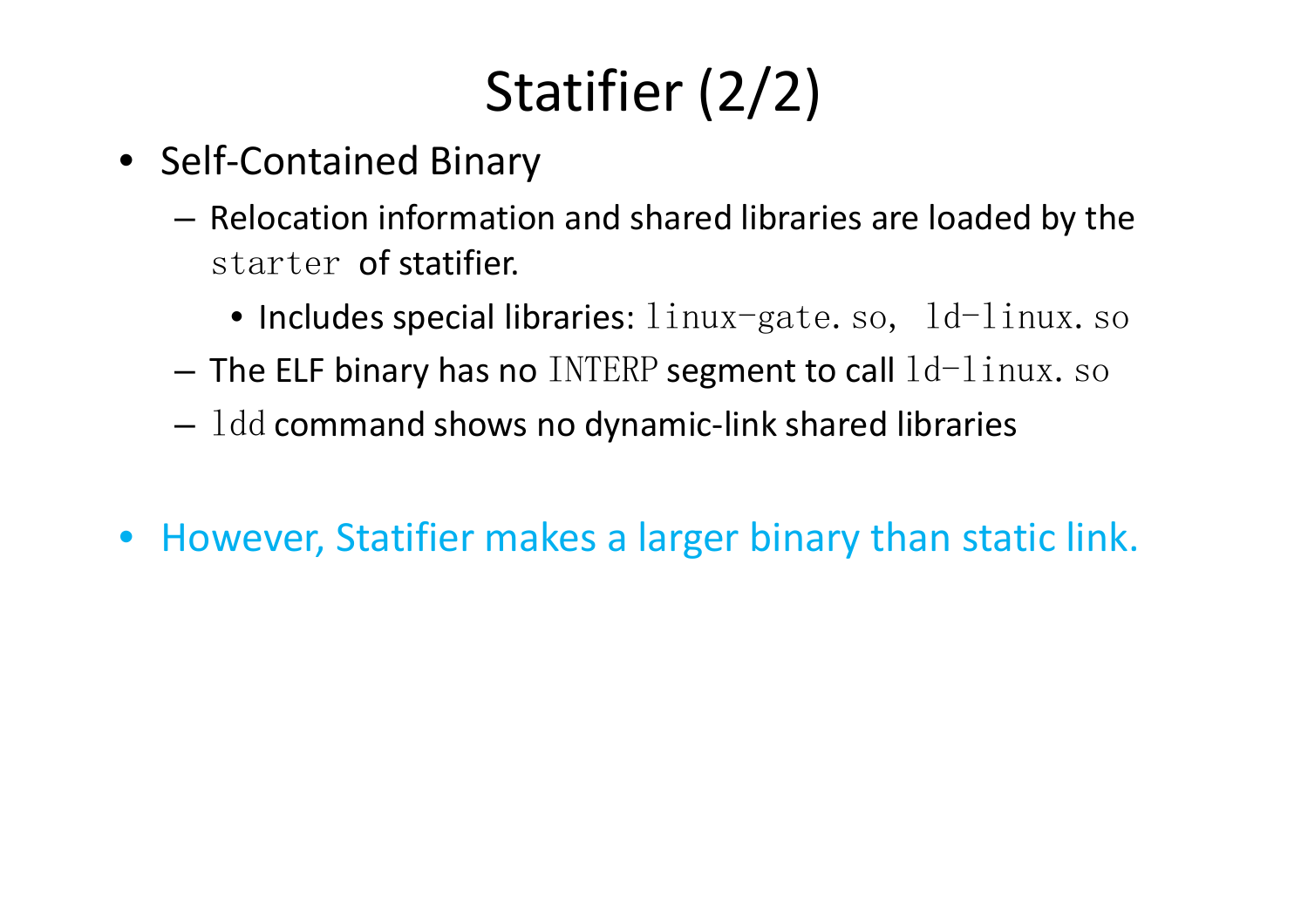#### **Deduplication**

- Technique to share same-content chunks at block level (memory and storage).
- Same-content chunks are shared by indirect link.
	- **Links of the Common**  $-$  It is easy to implement when a virtual layer exists to access a  $\,$ block device.
	- **Links of the Common**  $-$  Some virtualizations include deduplication mechanism.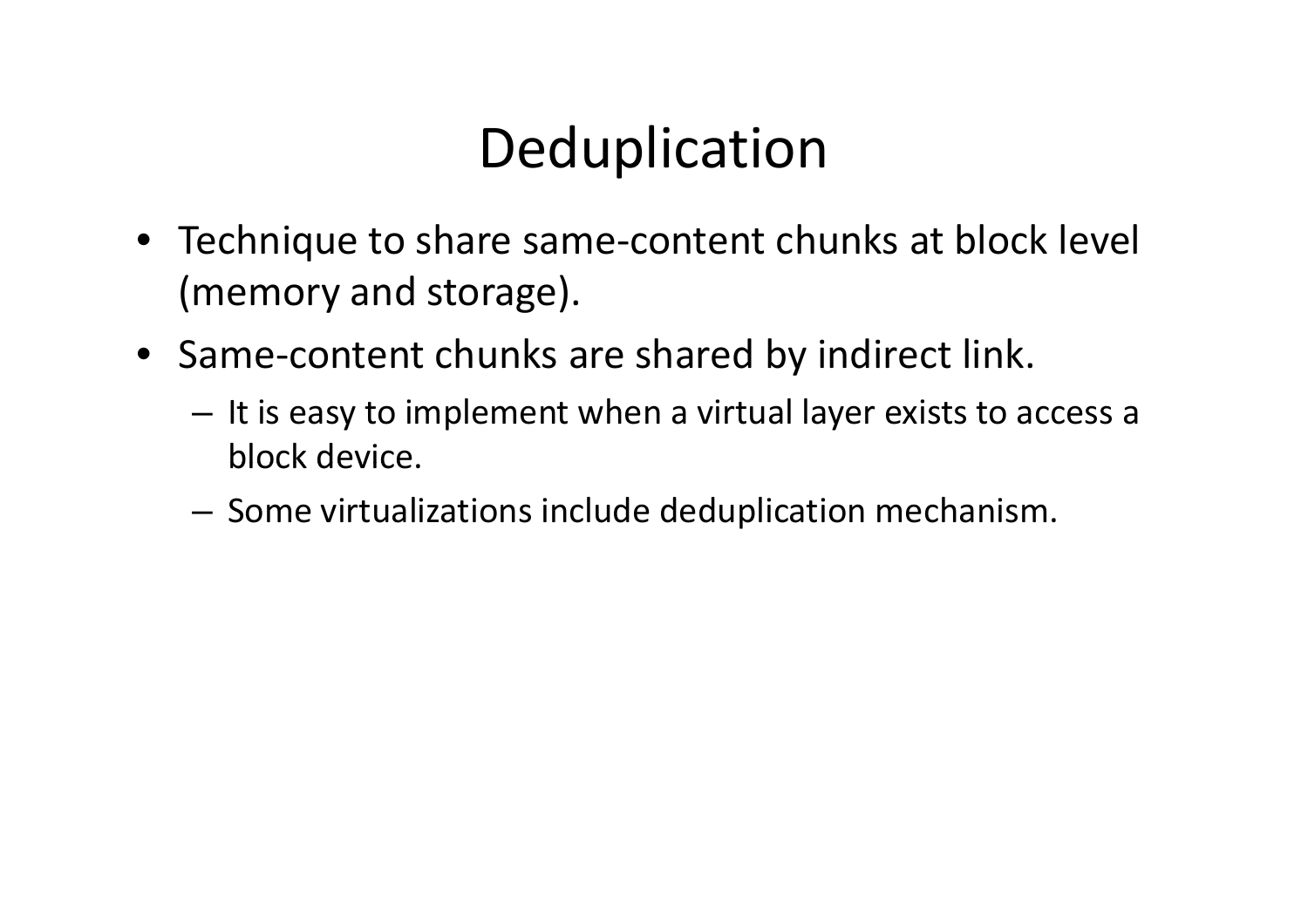#### Storage Deduplication

- Used by CAS (Content addressable Storage)
	- – $-$  data is not addressed by its physical location. Data is addressed by a unique name derived from the content (a secure hash is used as a unique name usually)
	- – Same contents are expressed by one original content (same hash) and addressed by indirected link.
		- Plan9 has Venti [USENIX FAST02]
		- NetApp Deduplication (Data Domain) [USENIX FAST08]
		- LBCAS (Loopback Content Addressable Storage) [LinuxSymp09]

**Deduplication**



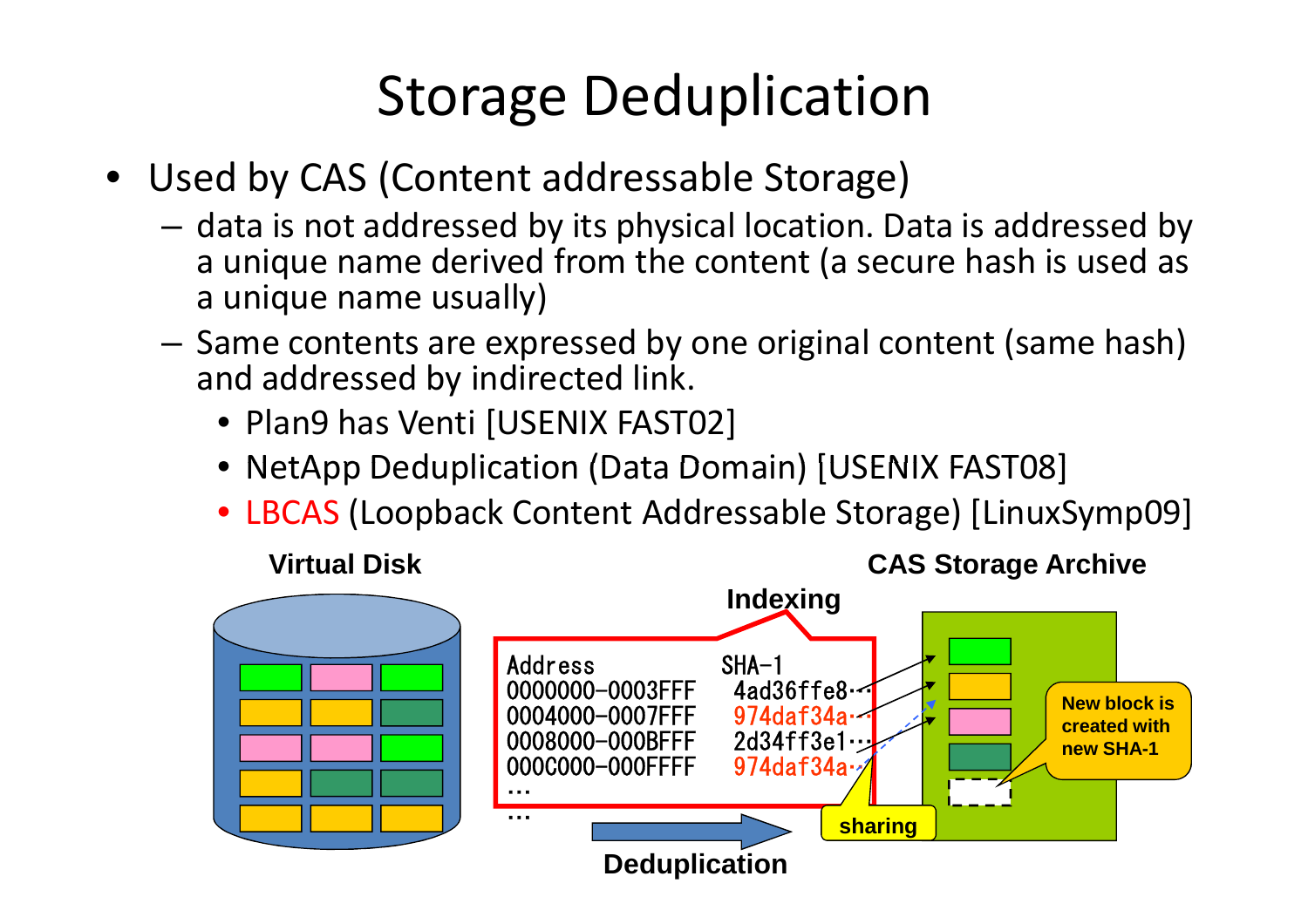# Memory Deduplication

- •Memory deduplication is mainly used for virtual machines.
- •Very effective when same guest OS runs on several virtual machines.
- • On Virtual Machine Monitor
	- Disco[OSDI97] has Transparent Page Sharing
	- VMWare ESX has Content-Based Page Sharing [SOSP02]
	- Xen has Satori[USENIX09] and Differential Engine[OSDI08]
- •On Kernel
	- Linux has KSM (Kernel Samepage Merging) from 2.6.32 [LinuxSymp09]
		- Memory of Process(es) are deduplicated
		- KVM uses this mechanism
- **These targets are virtual machines, but our proposal uses memory deduplication on a single OS image, which increase same pages with copy of libraries (self-contained binary).**

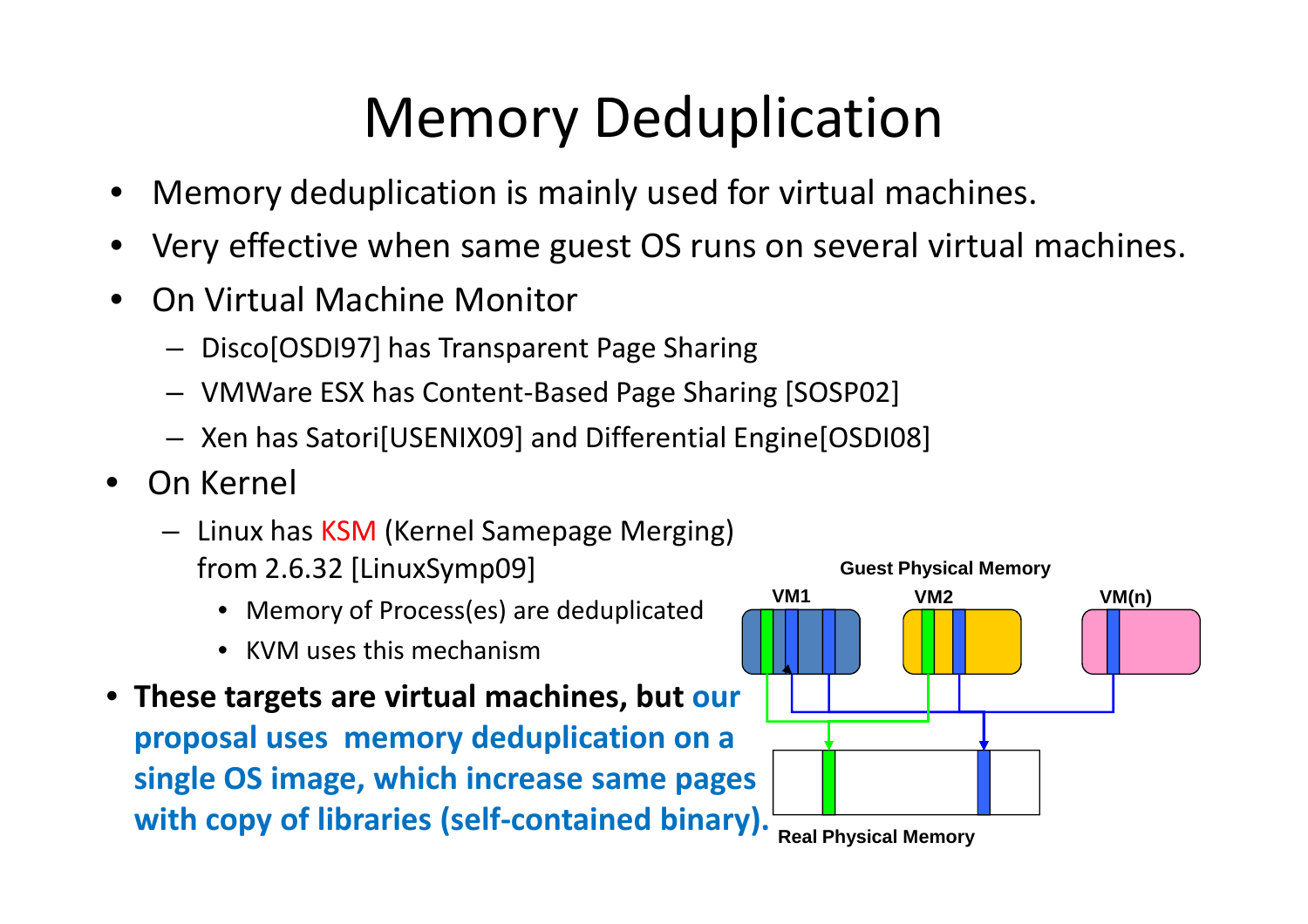### Evaluation

- Evaluate the effect of moving form logical sharing to physical sharing.
	- Effect of Statifier
		- Applied on binaries under /bin,/sbin,/usr/bin,/usr/sbin of Gentoo (installed on 32GB virtual disk for KVM virtual machine)
	- and the state of the Memory Deduplication
		- KSM (Kernel Samepage merging) of Linux with KVM virtual machine (758MB).
	- and the state of the  $-$  Storage Deduplication
		- LBCAS (Loopback Content Addressable Storage)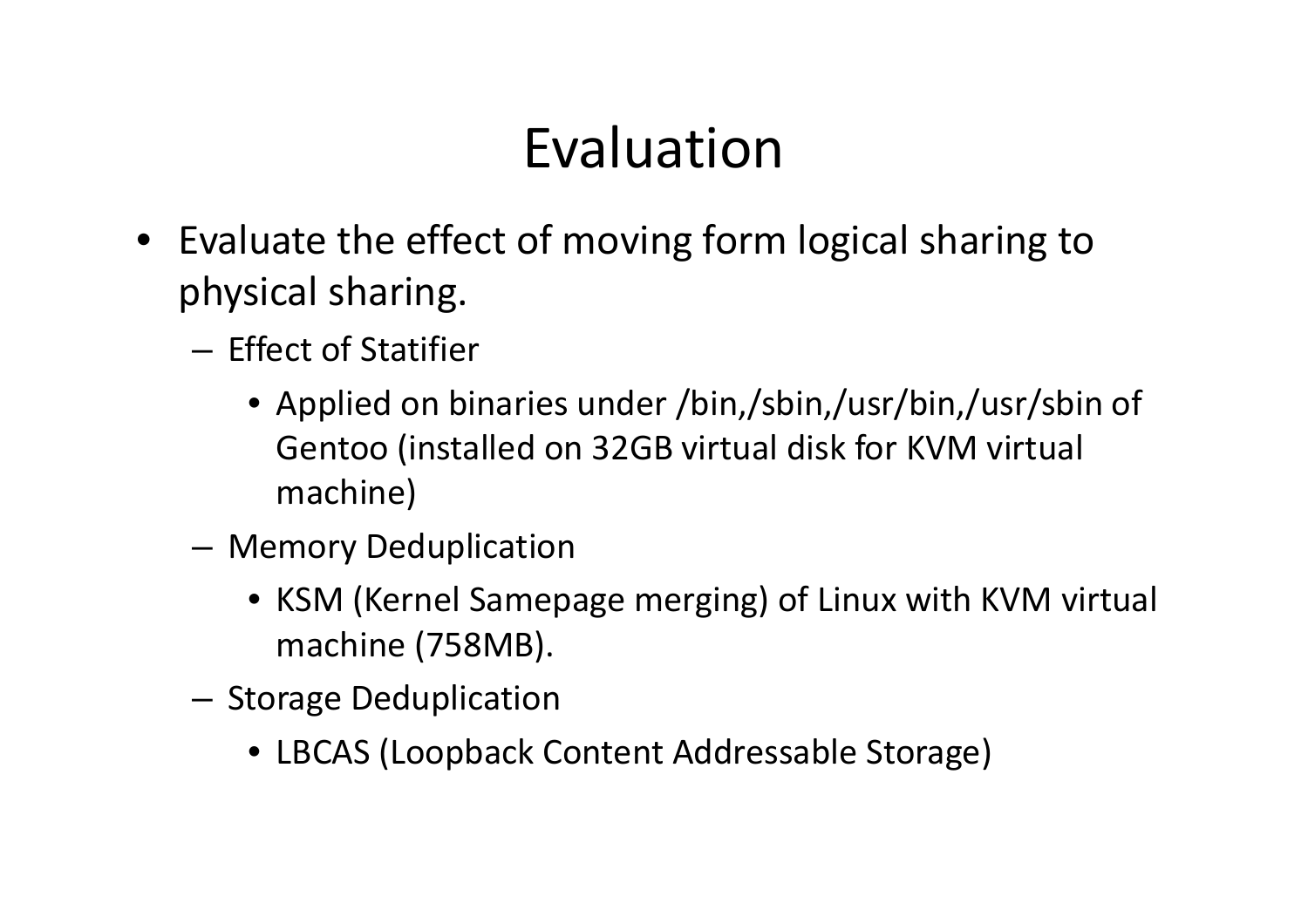### Static Analysis of Statifier

- Gentoo was customized by statifier.
	- **Links of the Common**  The ELF (1,162) binaries under /bin (82 files), /sbin (74), /usr/bin (912), /usr/sbin (94) were customized by statifier.

|                  | Original<br>(Dynamic-link) | Statifier     | Increase |
|------------------|----------------------------|---------------|----------|
| Total            | 87,865,480                 | 3,572,936,704 | 40.66    |
| Average          | 75,615                     | 3,074,816     | 40.66    |
| Max (gnome-open) | 5,400                      | 8,732,672     | 1617.16  |
| Min (qmake)      | 3,426,340                  | 6,094,848     | 1.78     |

• The disk image (includes non-statifiered files) was expnaded from 3.75GB to 7.08GB (1.88 times).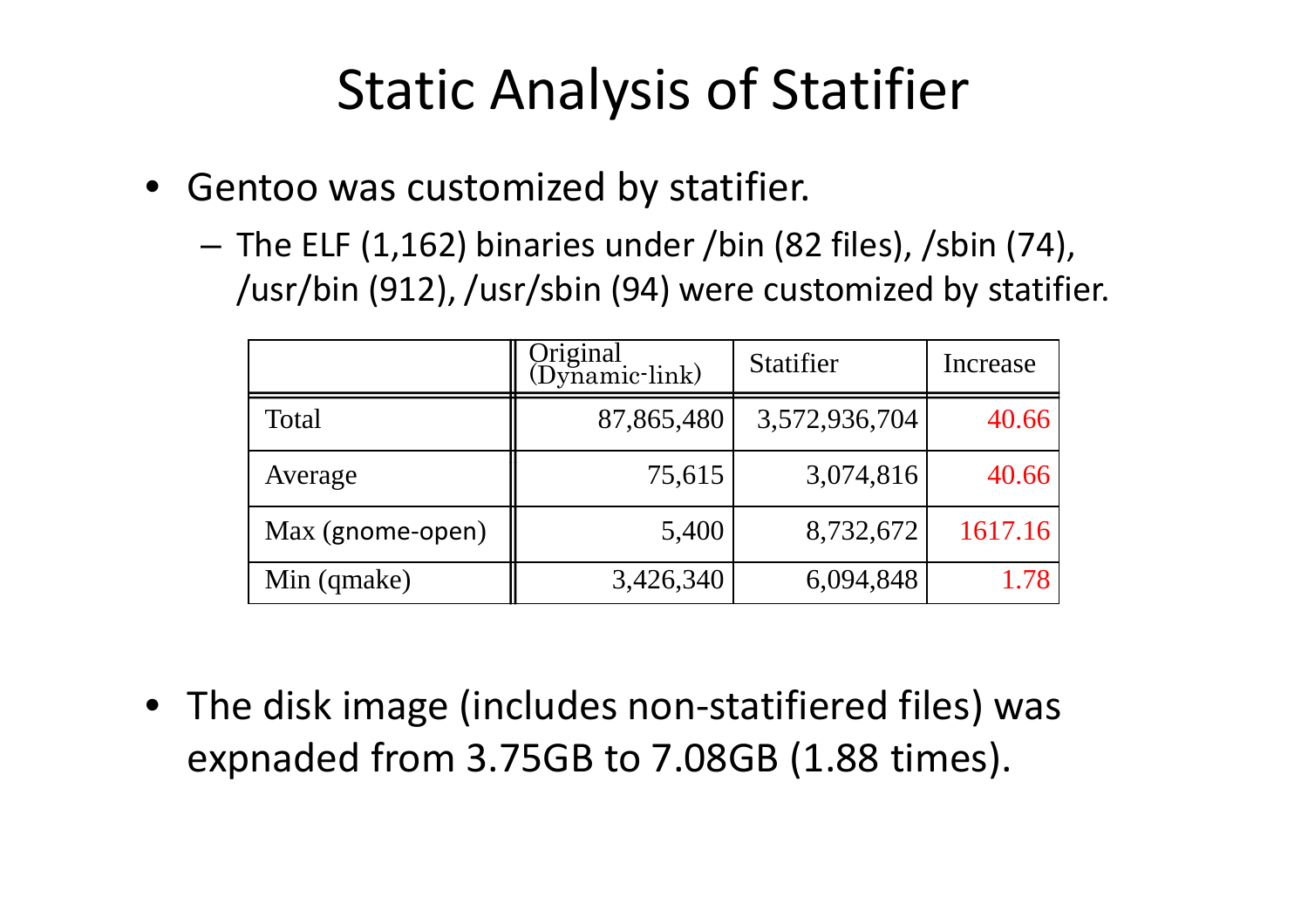### Effect of Memory Deduplication

- •Memory usage at the end of login
- • Statifier expanded memory consumption from the view of GuestOS,
- •but Deduplication reduced physical memory consumption.

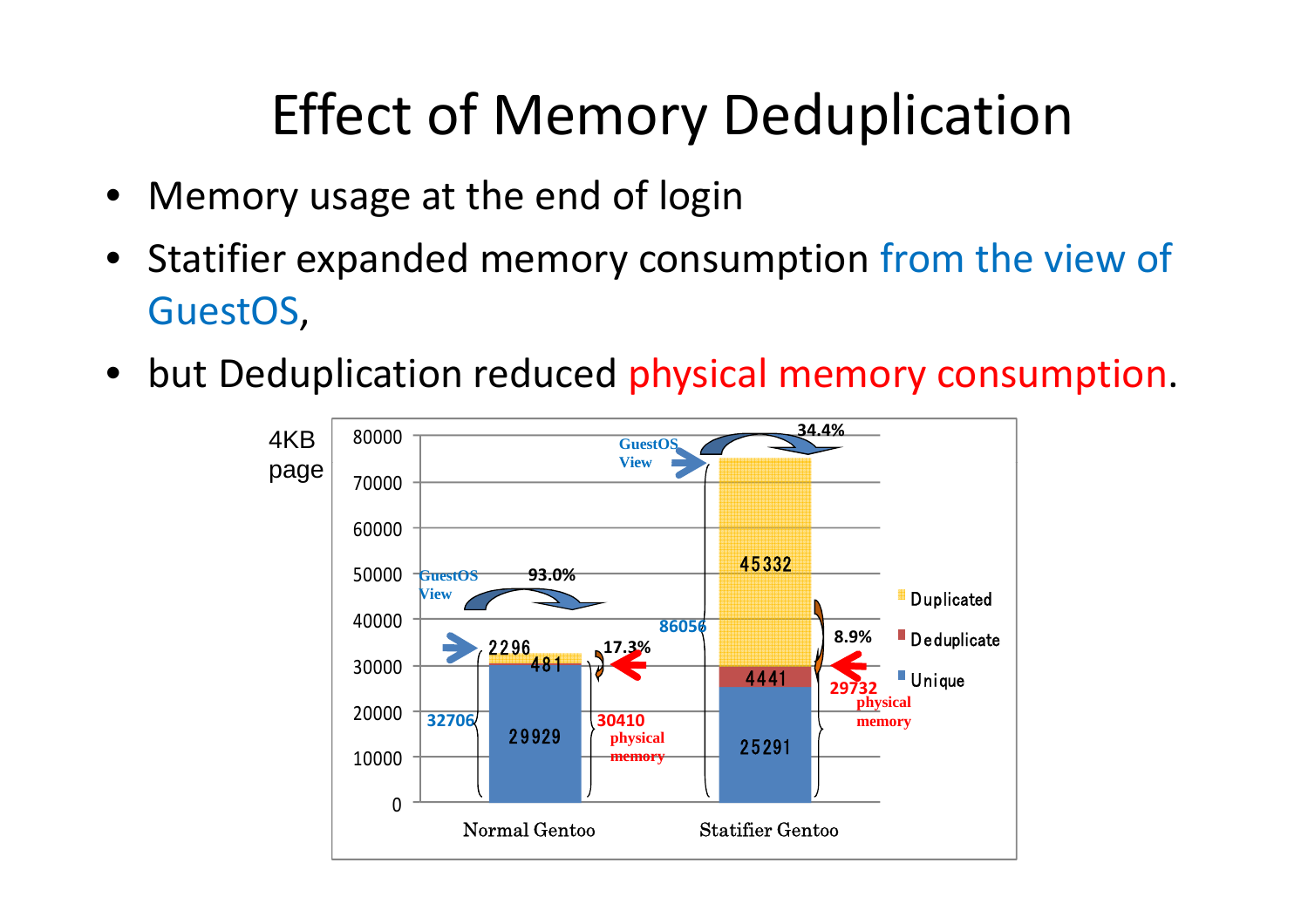# Effect of Storage Deduplication

- Storage usage (static) and total read data at boot (dynamic) .
- Statifier expanded storage consumption from the view of GuestOS on both cases, but Deduplication reduced physical storage consumption in static and dynamic.
- Smaller chunk is easy to be deduplicated but time overhead is large.

|                                | <b>Static</b>       |                                                    | Dynamic (boot)   |                            |  |
|--------------------------------|---------------------|----------------------------------------------------|------------------|----------------------------|--|
|                                | normal              | statifier                                          | normal           | statifier                  |  |
| On Loopback<br>(Guest OS View) | 3,754MB             | 7,075MB<br>(1.88)                                  | 151.7MB          | 341.0MB<br>(2.25)          |  |
| <b>LBCAS 16KB</b>              | 268,454<br>[4195MB] | 4352MB<br>[278, 499]<br>(1.04)                     | $- - -$          |                            |  |
| <b>LBCAS 64KB</b>              | 74,679<br>[4667MB]  | 83,863<br>[5241MB]<br>$\blacktriangleright$ (1.12) | 218MB<br>[3,481] | 304MB<br>[4,866]<br>(1.40) |  |
| <b>LBCAS 256KB</b>             | 22,806<br>[5701MB]  | 6723MB<br>[26, 892]<br>(1.18)                      | 390MB<br>[1,560] | 505MB<br>[2,019]<br>(1.29) |  |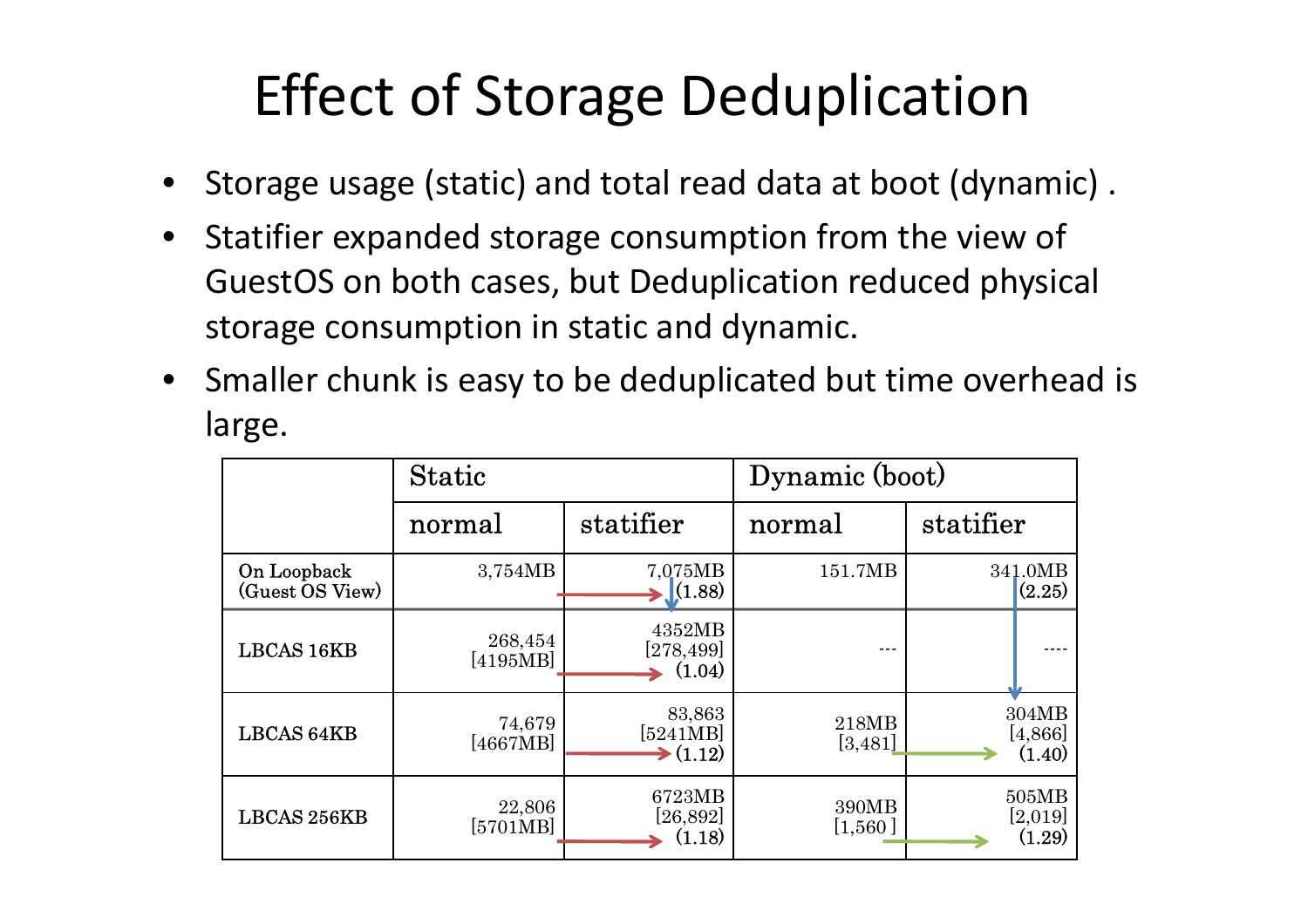#### Trace of memory consumption

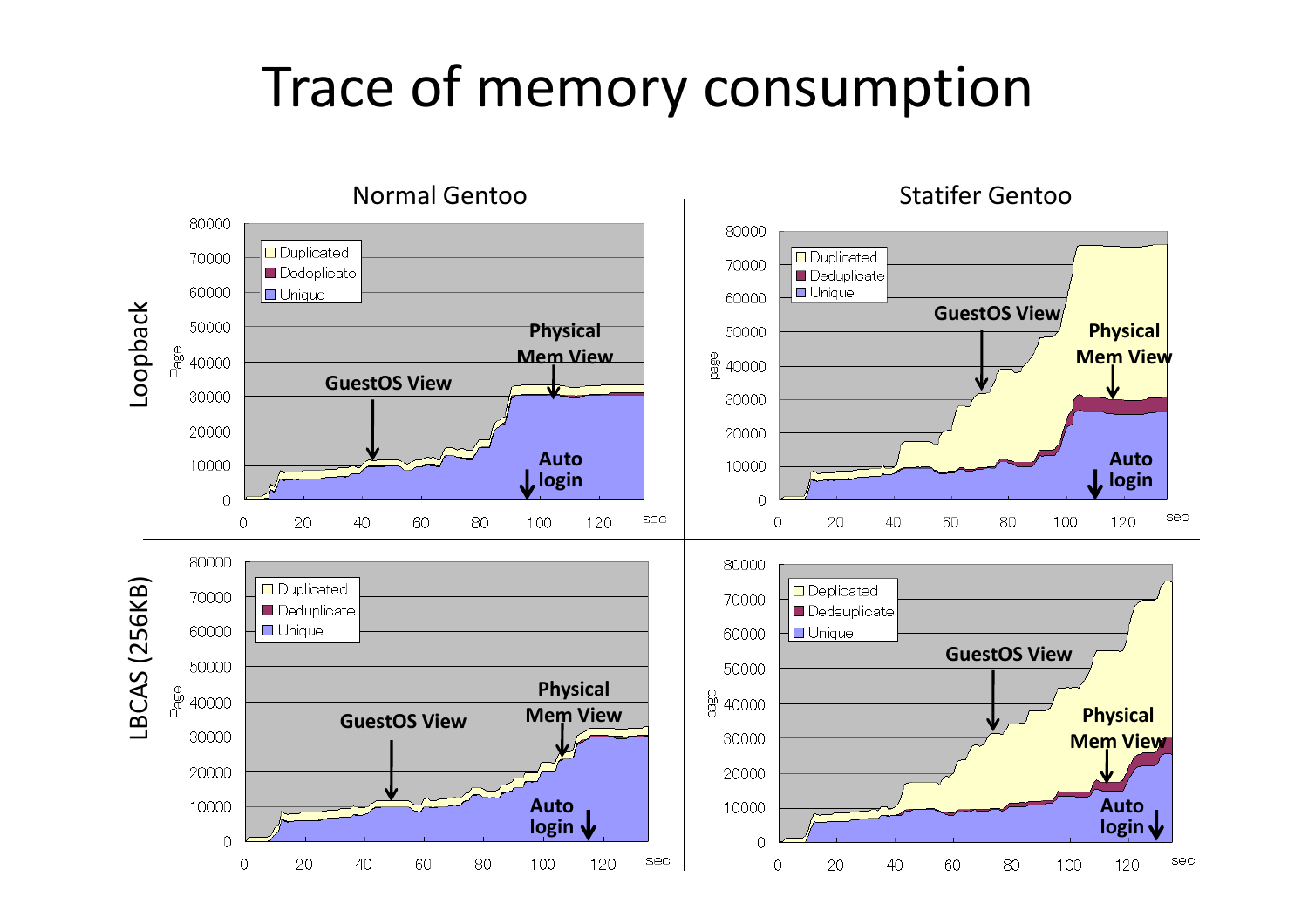#### Time overhead at boot

- Statifier reduced the boot time, because it eliminated dynamic reallocation overhead.
- Deduplication increased the boot time. The overhead of KSM and LBCAS was less than 37%.
	- $-$  The overhead is a penalty to remove the vulnerabilities of logical sharing.

|          | Without KSM |                  | With KSM |                  |
|----------|-------------|------------------|----------|------------------|
|          | Normal      | <b>Statifier</b> | Normal   | <b>Statifier</b> |
| Loopback | 95s         | 84s<br>Reduced   | 95s      | 105s             |
|          | 107s        | 108s             | 115s     | 130s             |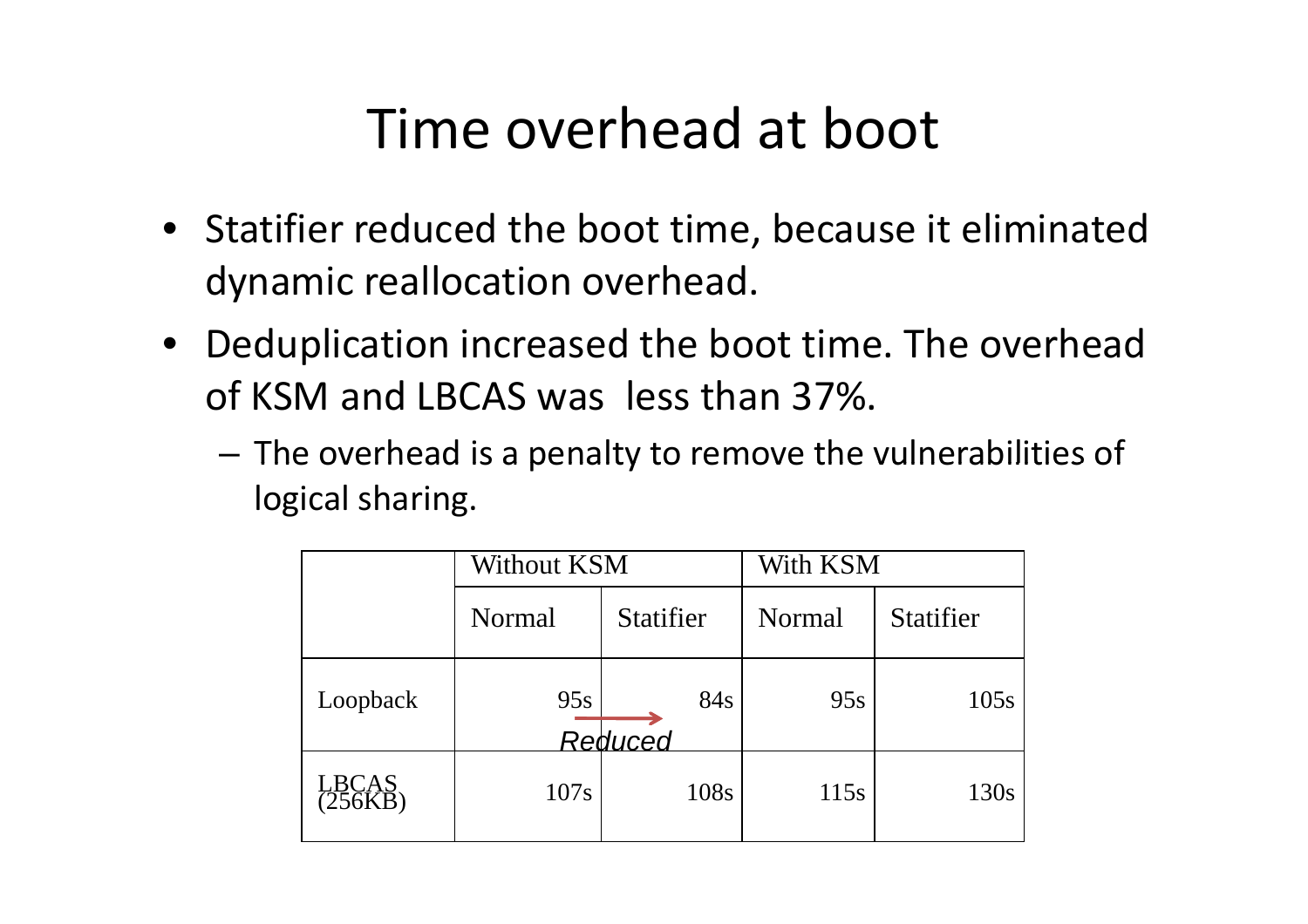### Conclusion & Discussion (1/2)

- Self-Contained binaries strengthen OS security.
	- **Links of the Company**  $-$  Prevent Search Path Replacement Attack, GOT (Global Offset) Table) overwrite attack, Dependency Hell
	- – $-$  Easy to apply on normal OS. It does not require source code and re-compile.
	- and the state of the  $-$  Increase consumption of memory and storage.
- Deduplication mitigates the consumption of memory and storage caused by self-contained binary.

**Lating Contract Contract**  $-$  Encourage moving from Logical sharing to Physical Sharing

• Deduplication is utilized to increase security on single OS.